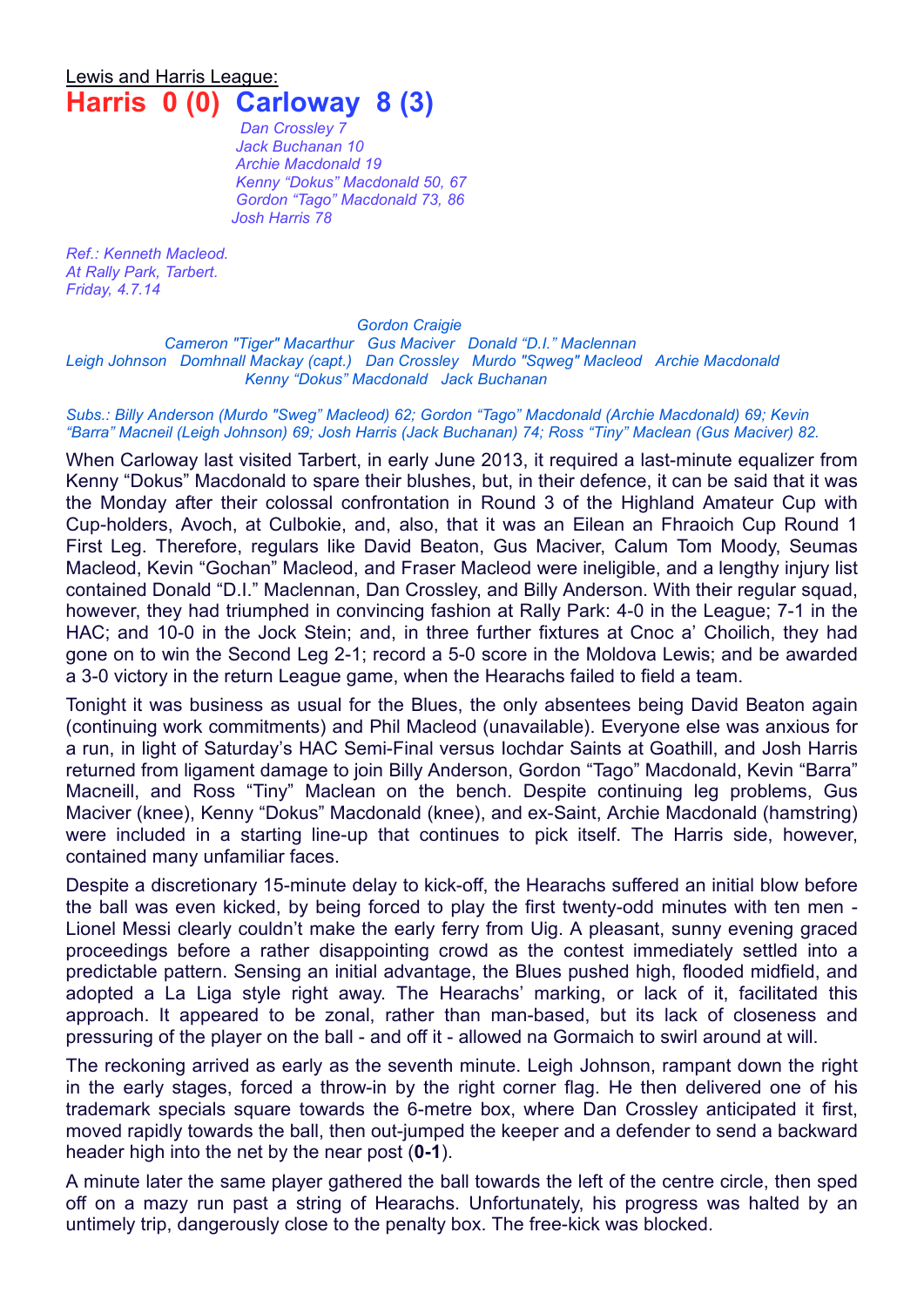Nevertheless, only two more minutes elapsed until Johnson, once more travelling down the right, cut the ball back to Jack Buchanan, retreating to the right corner of the box. He controlled the pass, looked up, then sent a perfect left foot drive round the keeper to his right and high into the far corner of the net. Another beauty! (**0-2**).

In 15 minutes it was "Dokus's" turn to break on the right and his perfect head-high cross, 16 metres from the bye-line, was hit square for Buchanan to ghost off his marker, directly in front of goal, but his header was too predictable and the keeper held it comfortably.

Suddenly, a ray of sunshine arrived for Harris when a long ball forward that was just beating "D.I." was touched backwards by the top of his head behind the wrong-footed Maciver for the Hearach striker, No.15, to run unchallenged in on Craigie. He carried it forward but delayed just a fraction too long and Maciver appeared from nowhere to pull off a marvellous sliding block, 14 metres from goal. Two minutes later Harris's nightmare got even worse when Johnson once more tricked his marker on the right, then outpaced him to 16 metres from the bye-line, and sent a low, squared cross for Macdonald to meet directly in front of goal and send a right sidefoot high to the helpless keeper's right (**0-3**).

In 21 minutes a twisting Crossley run from the centre circle through the centre supplied Buchanan moving forward to his right, but his right-foot stab from 12 metres was deflected a metre wide of the left-hand post. A minute later Harris's missing man arrived, a slight rearrangement of resources took place, and na Gormaich's relentless forward push was blunted for a while. In 27 minutes a long ball out of defence was chased by Buchanan on the right. He controlled it on the right corner of the Harris box, slipped it square immediately to "Dokus" on his right, who relayed it to Crossley, but his quick-fire shot whizzed a metre wide of the keeper's left-hand post.

On the half-hour, an attempt to réprise the first goal, saw Crossley once more meet a Johnson long throw by the near post, but this time the back-header flew across goal and beyond the far post. In 38 minutes another Crossley run from the centre saw him surge past three defenders and into the right of the Hearach box, but the keeper was out like lightning to block his drive from 16 metres brilliantly with his knees. Two minutes from the interval a Johnson corner on the left flew past everyone across goal but an unmarked Crossley by the far post, on the 6-metre line, just failed to connect with his right foot as it spun past Harris's left-hand post.

In stoppage time, a free-kick a metre outside the left of the Carloway box was flighted neatly over the wall by James No.10, but whacked against the right junction of Craigie's bar, and flew over.

## **Half-time: Harris 0 Carloway 3**

The atmosphere within the Carloway dressing room was, no doubt, calm and satisfied. More of the same would be required. Gordon Greenhowe had an altogether more difficult task, motivating his troops into continuing to battle adversity. The commitment of the players was not in question, their keenness to participate, to fight for the ball, and move forward. The problem was the pace of attack of the enemy, the continuous pack movement and shape-shifting which defied closing down. Tight man-marking would distort the defence; with zonal, however, you never knew where Crossley or Buchanan or "Dokus", for instance, would turn up next, unmarked. It was to be a very long second half for the Hearachs.

Immediately a long Johnson throw-in by the right corner flag was met by Mackay by the near post and his header was angled outwards to "Dokus" on the line of the box. Instantly he connected with a right-foot rocket which whizzed a metre over the bar and was last seen passing the Flannan Isles. Three minutes later, however, Crossley broke from the right of the centre circle and sent a glorious sweeping diagonal leftwards between stopper and right-back for "Dokus" to move behind his marker, and as the keeper closed towards him, he managed to prod the ball past him, for it to trickle slowly into the far corner of the net (**0-4**).

On the hour it was "Dokus's" turn to return the favour, winning the ball on the right, midway within the Harris half, then supplying Crossley on his left, moving to the edge of the box, but his